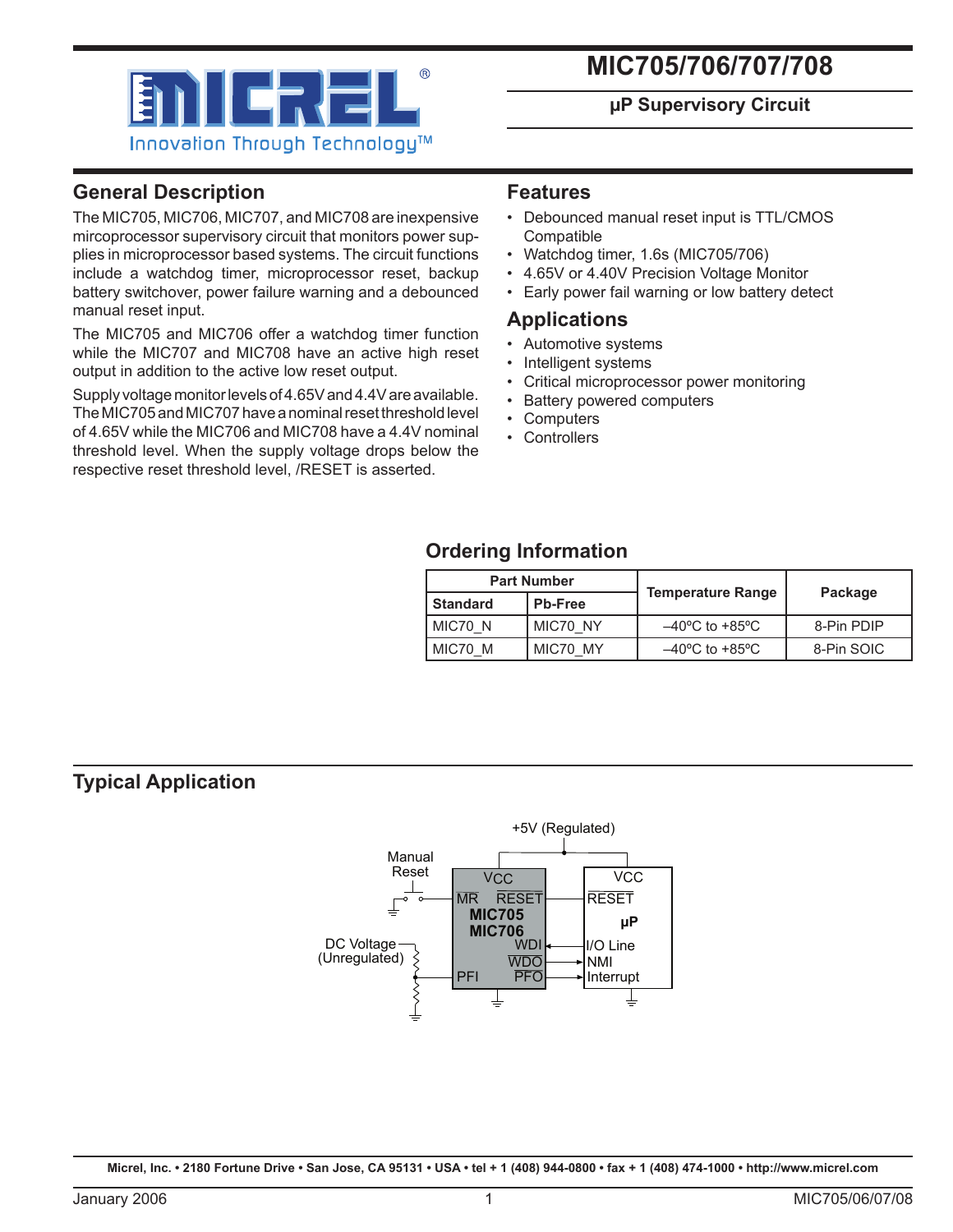# **Pin Configuration**



# **Pin Description**

| <b>Pin Number</b><br><b>MIC705/06</b> | <b>Pin Number</b><br><b>MIC707/08</b> | <b>Pin Name</b> | <b>Pin Function</b>                                                                                                                                                                                                                                                                                                                                                                                             |
|---------------------------------------|---------------------------------------|-----------------|-----------------------------------------------------------------------------------------------------------------------------------------------------------------------------------------------------------------------------------------------------------------------------------------------------------------------------------------------------------------------------------------------------------------|
| 1                                     | 1                                     | /MR             | Manual Reset Input forces /RESET to assert when pulled below 0.8V. An<br>internal pull-up current of 250µA on this input forces it high when left floating.<br>this input can also be driven from TTL or CMOS logic.                                                                                                                                                                                            |
| $\overline{2}$                        | $\overline{2}$                        | <b>VCC</b>      | Primary supply input, +5V                                                                                                                                                                                                                                                                                                                                                                                       |
| 3                                     | 3                                     | <b>GND</b>      | IC ground pin, 0V reference                                                                                                                                                                                                                                                                                                                                                                                     |
| $\overline{4}$                        | 4                                     | PFI             | Power Fail Input. Internally connected to the power fail comparator which<br>is referenced to 1.25V. The Power Fail Output (/PFO) remains high if PFI<br>is above 1.25V. PFI should be connected to GND or $V_{OUT}$ if the power fail<br>comparator is not used.                                                                                                                                               |
| 5                                     | 5                                     | /PFO            | Power Fail Output. The power fail comparator is independent of all other<br>function on this device.                                                                                                                                                                                                                                                                                                            |
| 6                                     | N/A                                   | <b>WDI</b>      | Watch Dog Input. The WDI input monitors microprcessor activity, an internal<br>watchdog timer resets itself with each transition on the watchdog input. If the<br>WDIpin is held high or low for longer than the watchog timeout period, /WDO<br>is forced to active low. the watchdog function can be diabled by floating the<br>WDI pin.                                                                      |
| N/A                                   | 6                                     | N/C             | Not Internally Connected                                                                                                                                                                                                                                                                                                                                                                                        |
| $\overline{7}$                        | $\overline{7}$                        | /RESET          | /RESET is asserted if either V <sub>CC</sub> goes below the reset threshold voltage or<br>by low signal on the manual reset input (/MR). /RESET remains asserted for<br>one reset timeout period (200ms) after V <sub>CC</sub> exceeds the reset threshold volt-<br>age or after the manual reset pin transition from low to high. The watchdog<br>timer will not assert /RESET unless /WDO is connected to /MR |
| 8                                     | N/A                                   | /WDO            | Output for the Watchdog Timer. The watchdog timer resets itself with each<br>transition o the watchdog input. If the WDI pin is held high or low for longer<br>than the watchdog timeout period, /WDO is forced low. /WDO will also be<br>forced low id $V_{CC}$ is below the reset threshold voltageand will remain low<br>until $V_{CC}$ returns to a valid level.                                            |
| N/A                                   | 8                                     | <b>RESET</b>    | RESET is the compliment of /RESET and is asserted if either $V_{CC}$ goes be-<br>low the reset threshold voltage or by a low signal on the manual reset input<br>(/MR). RESET is suitable for microprocessor systems that use active high<br>reset.                                                                                                                                                             |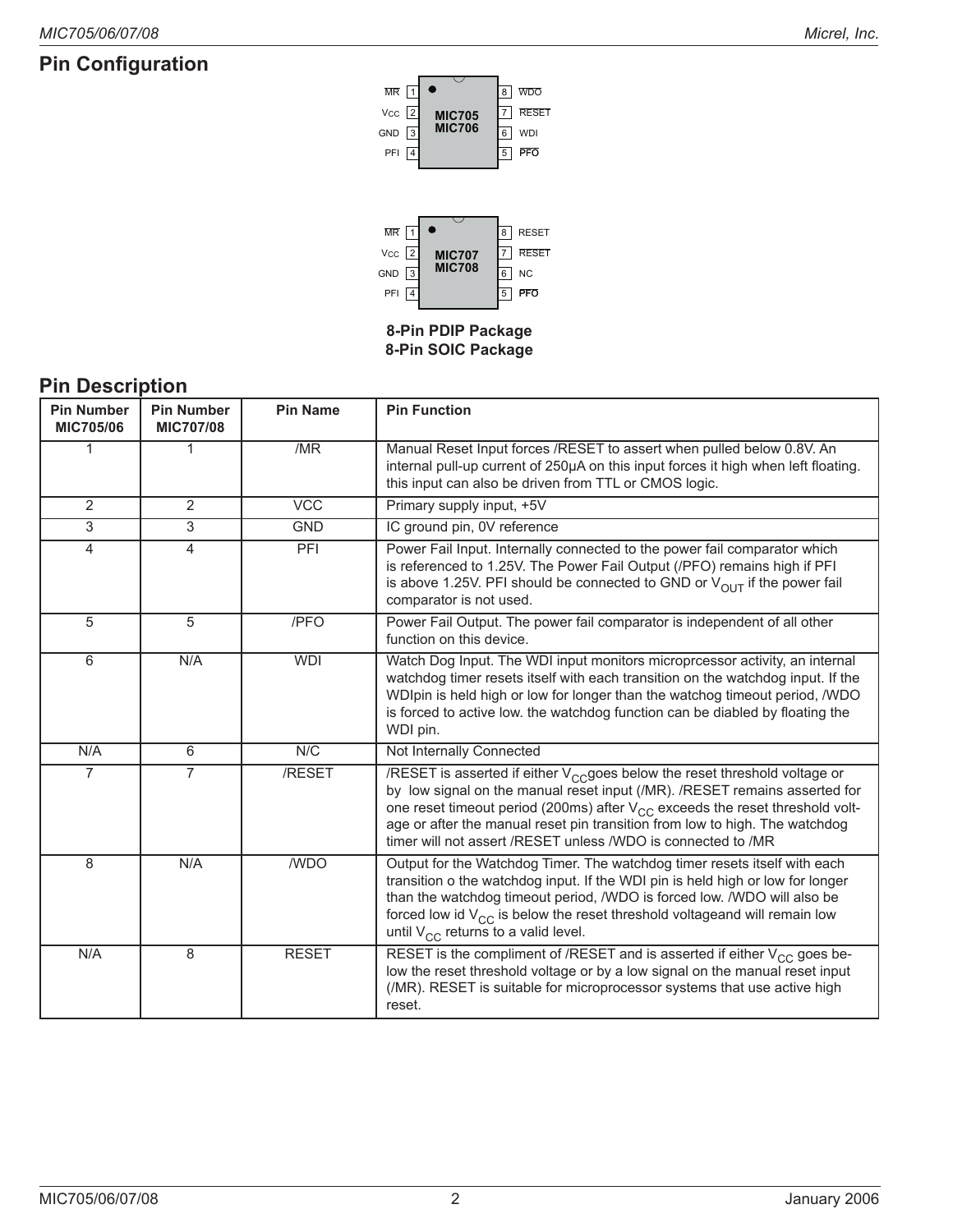Terminal Voltage

| Input Current                               |  |
|---------------------------------------------|--|
|                                             |  |
|                                             |  |
| Lead Temperature (soldering, 10 sec.) 300°C |  |
|                                             |  |

# **Operating Ratings(2)**

Operating Temperature Range

# **Electrical Characteristics(3)**

 $V_{\rm CC}$  = 4.75V to 5.5V for MIC705/07; V<sub>CC</sub> = 4.5V to 5.5V for MIC706/08; T<sub>A</sub> = Operating Temperature Range, **bold** values indicate  $-40^{\circ}$ C ≤ T<sub>A</sub> ≤ +85°C; unless noted

| <b>Parameter</b>                           | <b>Conditions</b>                                                                                                | Min.            | Typ.        | <b>Max</b>  | <b>Units</b>          |
|--------------------------------------------|------------------------------------------------------------------------------------------------------------------|-----------------|-------------|-------------|-----------------------|
| Operating Voltage Range, V <sub>CC</sub>   | MIC70_                                                                                                           | 1.4             |             | 5.5         | $\vee$                |
| <b>Supply Current</b>                      | MIC70_                                                                                                           |                 |             | 60          | μA                    |
| Reset Voltage Threshold                    | MIC705, MIC707<br>MIC706, MIC708                                                                                 | 4.50<br>4.25    | 4.65<br>4.4 | 4.75<br>4.5 | $\vee$<br>$\vee$      |
| Reset Threshold Hysteresis                 |                                                                                                                  |                 | 40          |             | mV                    |
| Reset Pulse Width, t <sub>RS</sub>         |                                                                                                                  | 140             | 200         | 280         | ms                    |
| /RESET Output Voltage                      | $I_{Source} = 80 \mu A$<br>$I_{\text{Sink}}$ = 3.2mA<br>MIC70_C, $I_{\text{Sink}} = 50 \mu A$ , $V_{CC} = 1.4 V$ | $V_{CC}$ - 1.5V |             | 0.4<br>0.3  | $\vee$<br>V<br>$\vee$ |
| <b>RESET Output Voltage</b>                | $I_{Source} = 80 \mu A$<br>$Isink = 3.2mA$                                                                       | $V_{CC}$ - 1.5V |             | 0.4         | $\vee$<br>$\vee$      |
| Watchdog Timeout Period, twn               |                                                                                                                  | 1.0             | 1.6         | 2.25        | sec                   |
| WDI Minimum Input Pulse, twp               | $V_{\text{IL}}$ = 0.4V, V <sub>IH</sub> = 80% of V <sub>CC</sub>                                                 | 50              |             |             | ns                    |
| <b>WDI Threshold Voltage</b>               | $V_{IH}$ , $V_{CC}$ = 5V<br>$V_{IL}$ , $V_{CC}$ = 5V                                                             | 3.5             |             | 0.8         | $\vee$<br>V           |
| <b>WDI Input Current</b>                   | $WDI = 0V$<br>$WDI = V_{CC}$                                                                                     | $-150$          | $-50$<br>50 | 150         | μA<br>μA              |
| <b>WDO Output Voltage</b>                  | $I_{Source} = 800 \mu A$<br>$I_{\text{Sink}} = 1.2 \text{mA}$                                                    | $V_{CC}$ - 1.5V |             | 0.4         | $\vee$<br>$\vee$      |
| /MR Pull-Up Current                        | $/MR = 0V$                                                                                                       | 100             | 250         | 600         | μA                    |
| /MR Pulse Width, t <sub>MR</sub>           |                                                                                                                  | 150             |             |             | ns                    |
| /MR Input Threshold                        | $V_{IL}$<br>$V_{\text{IH}}$                                                                                      | 2.0             |             | 0.8         | $\vee$<br>$\vee$      |
| /MR to Reset Output Delay, t <sub>MD</sub> |                                                                                                                  |                 |             | 250         | ns                    |
| PFI Input Threshold                        | $V_{CC}$ = 5V                                                                                                    | 1.2             | 1.25        | 1.3         | $\vee$                |
| PFI Input Current                          |                                                                                                                  | $-25$           | 0.01        | $+25$       | nA                    |
| /PFO Output Voltage                        | $I_{\text{Sink}}$ = 3.2mA<br>$V_{CC}$ = 5V, $I_{Source}$ = 800µA                                                 | $V_{CC}$ - 1.5V |             | 0.4         | $\vee$<br>$\vee$      |

**Note 1.** Exceeding the absolute maximum rating may damage the device.

**Note 2.** The device is not guaranteed to function outside its operating rating.

**Note 3.** Specification for packaged product only.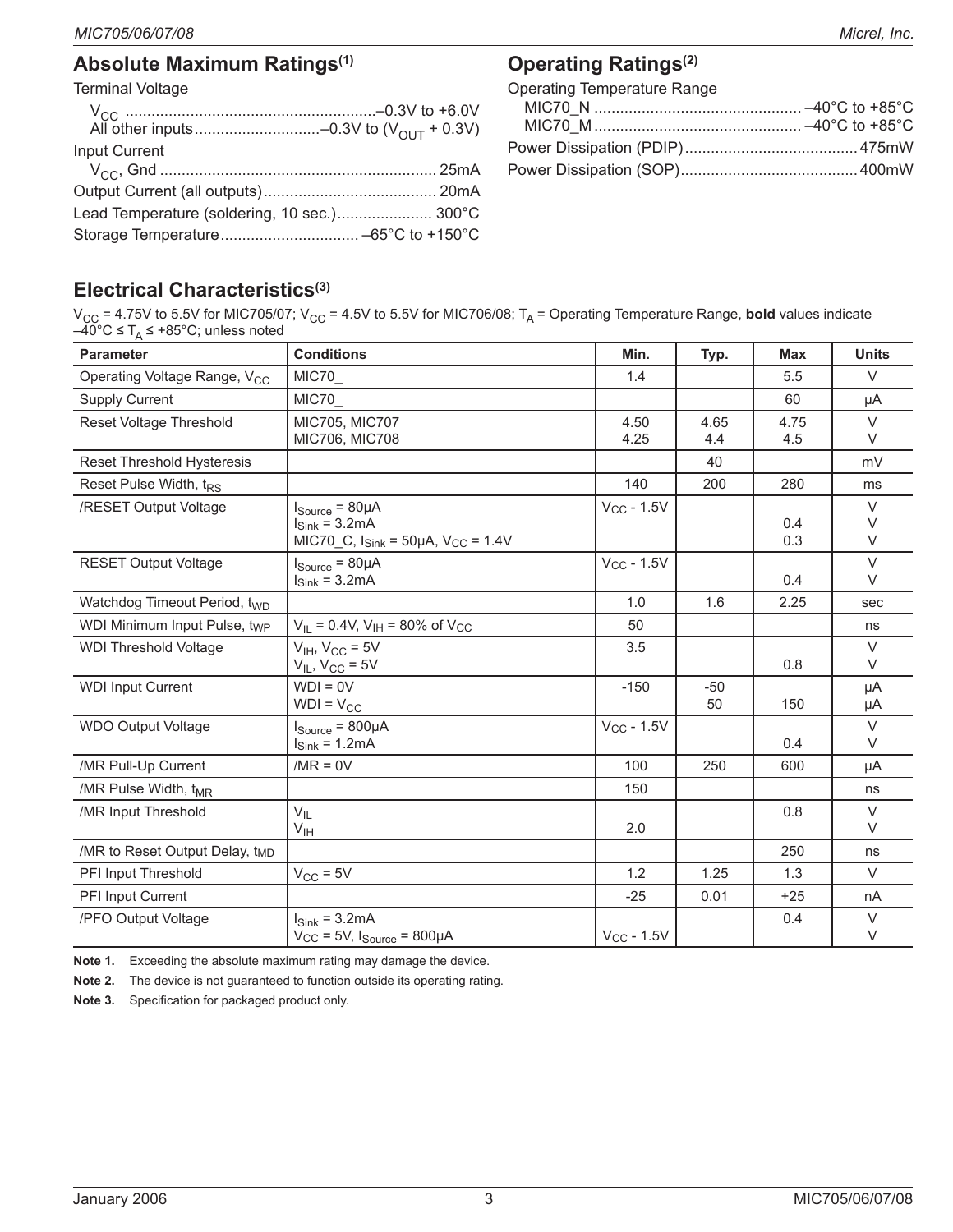# **Timing Diagram**



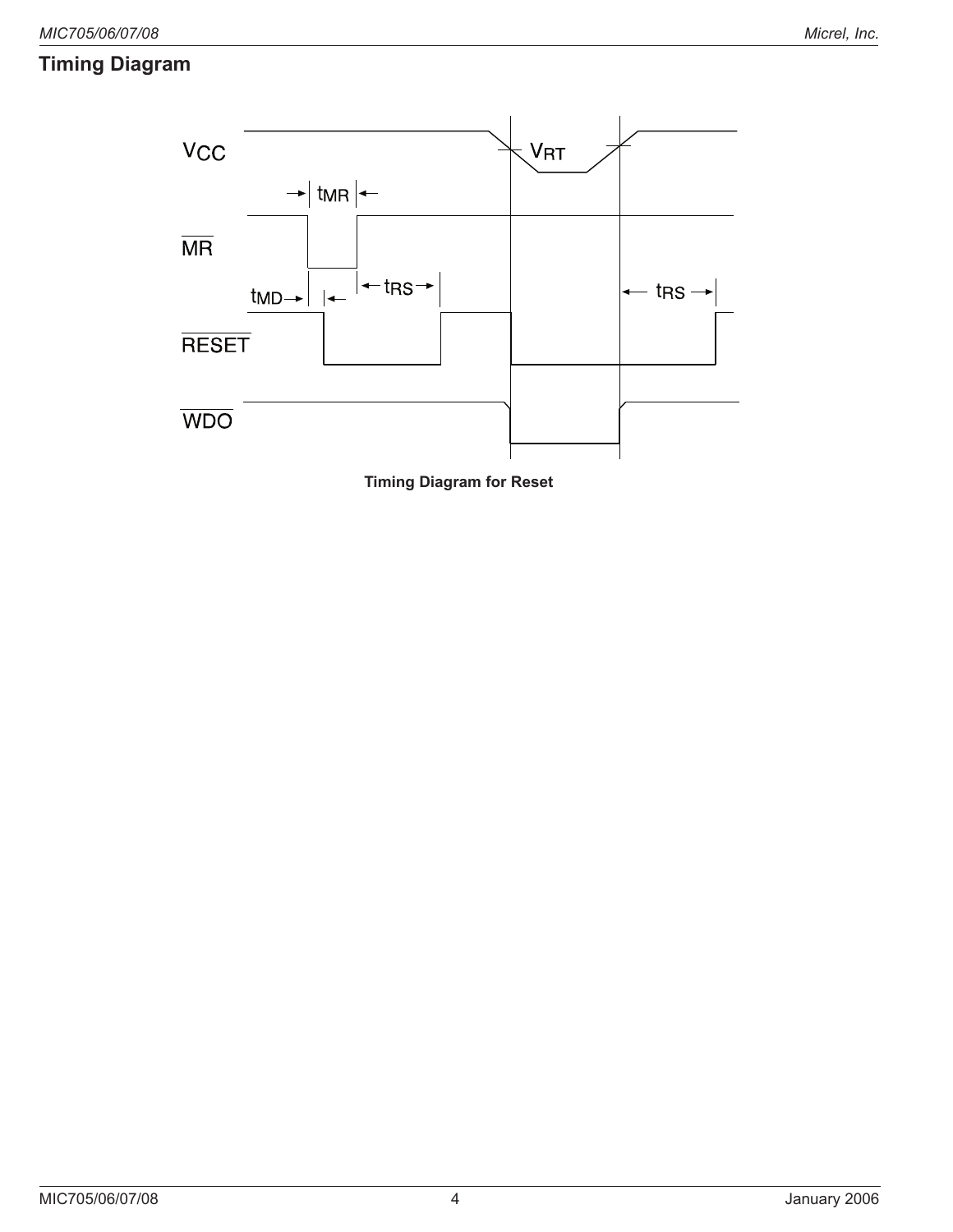# **Block Diagrams**







**MIC707/MIC708 Block diagram**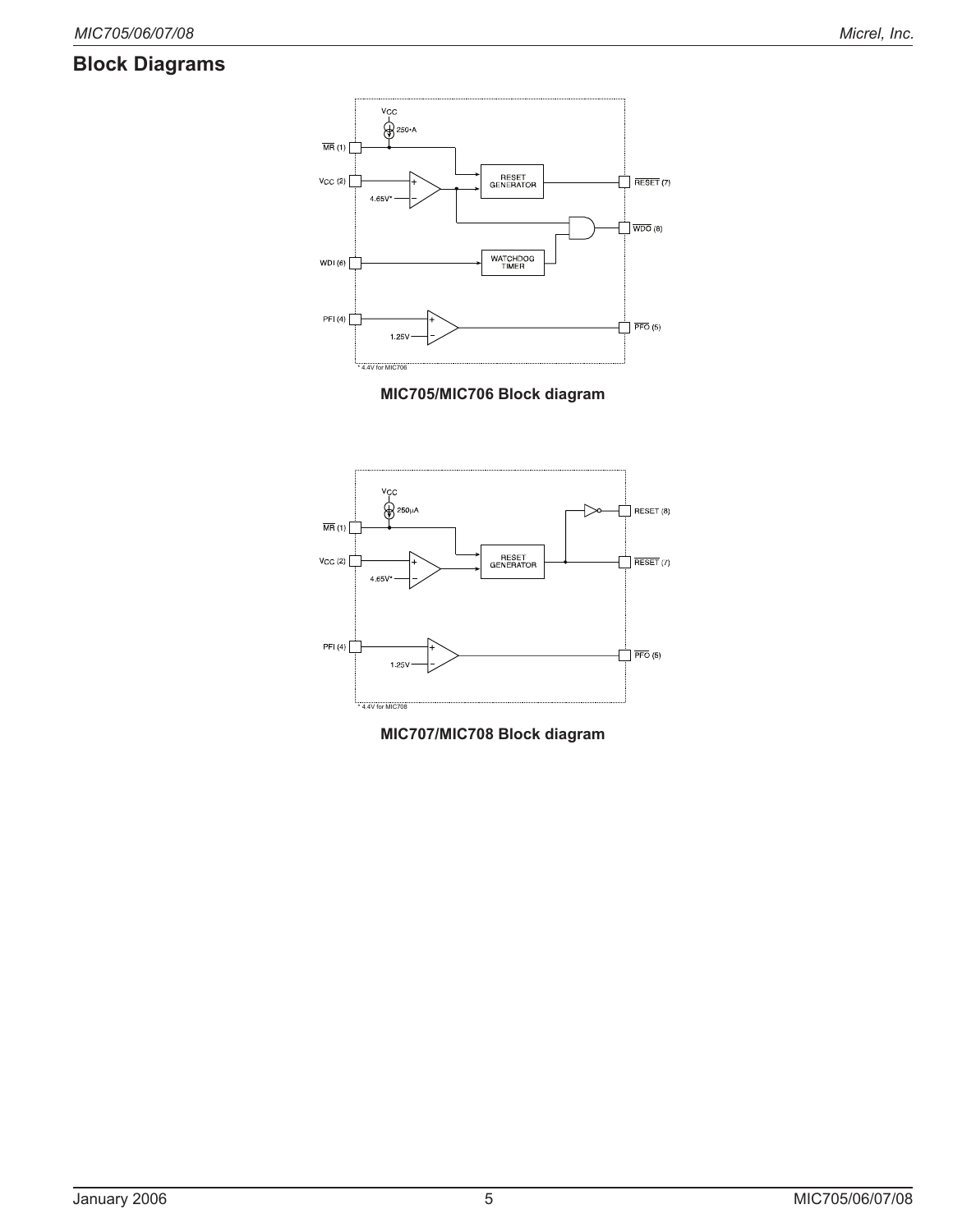# **Applications Information**

### **Battery Switchover Section**

The MIC691/693 monitors the supply voltage applied to the  $V_{CC}$  pin. Whenever  $V_{CC}$  falls below the reset threshold voltage and  $V_{\text{BATT}}$ , the device enters battery-backup mode. When this happens, the auxiliary supply on  $V_{\text{BAT}}$  is routed through a low impedance PMOS switch to the VOUT pin. The  $V_{\text{OUT}}$  pin is capable of sourcing up to 25mA when in the backup mode.  $V_{CC}$  is routed to  $V_{OUT}$  through a large PMOS switch during normal operation ( $\dot{V}_{CC}$  >  $V_{BAT}$ ) and can source continuous currents of up to 250mA.  $V_{OUT}$  can be used to drive CMOS RAM. The BATT ON Pin can be used to indicate the status of battery backup mode or as the base drive for an external pass transistor when  $V_{\text{OUT}}$  has to source more than 25mA in battery-backup mode.  $V_{CC}$  is connected to  $V_{OUT}$  and the substrate whenever  $V_{CC}$  exceeds the reset threshold. If  $V<sub>BATT</sub>$  is connected to a voltage source that is greater than 0.6V above  $V_{CC}$ , the parasitic diode of the  $V_{BAT}$  switch will conduct from the  $V_{\text{BATT}}$  to the substrate.

### **Microprocessor Reset**

The /RESET pin is asserted whenever  $V_{CC}$  falls below the reset threshold voltage. The reset pin remains asserted for a period of 200ms after VCC has risen above the reset threshold voltage. The reset timeout period can also be selected by the end user, see Table 1. The reset function ensures the microprocessor is properly reset and powers up into a known condition after a power failure. /RESET will remain valid with VCC as low as 1.4V and when auxiliary power is connected to VBATT (VBATT > 2.0V), the reset pin will remain valid with VCC from 0V to 5.5V.

### **Chip Enable Gating**

The MIC691/693 also include memory protection circuitry which inhibits the writing of memory during a power fail condition. During normal operation, chip enable transitions are gated througha series transmission gate from /CE IN to /CE OUT. The typical propagation delay through the chip enable gating circuitry is 2ns. /CE OUT follows /CE IN unless  $V_{CC}$ drops below the reset threshold voltage, at which time /CE OUT will remain high until  $V_{CC}$  returns to a valid level. EEPROMs can be write protected in a similar manner by connecting the /CE OUT pin to the store or write input.

### **Power Fail Warning**

An additional comparator which is independent of the other functions on the MIC691/693 is provided for early warning of power failure. An external voltage divider can be used to compare unregulated DC to an internal 1.25V reference. The voltage divider ratio on the input of the power-fail comparator (PFI) can be chosen so as to trip the power fail comparator a few milliseconds before  $V_{CC}$  falls below the maximum reset threshold voltage. The output of the power-fail comparator (/PFO) can be used to interrupt the microprocessor when used in this mode and execute shut-down procedures prior to power loss. Hysteresis can be added to this comparator with external resistors, as is commonly done with any comparator. When VCC < VBATT - 1.2V (typ.), the power-fail comparator is turned off and /PFO is pulled low in order to conserve power.





#### **Watchdog Timer**

The microprocessor can be monitored by connecting the WDI pin (watchdog input) to a bus line or an I/O line. If a transition doesn't occur on the WDI pin with in the watchdog timeout (Table 1.), the microprocessor is reset. /RESET will remain asserted for 200ms when this occurs. A minimum pulse of 100ns or any transition low-to-high or high-to-low on the WDI pin will reset the watchdog timer. The output of the watchdog timer (WDO) will remain high, if WDI sees a valid transition within the watchdog period or if VCC falls below the reset threshold as the watchdog timer is disabled when this happens.